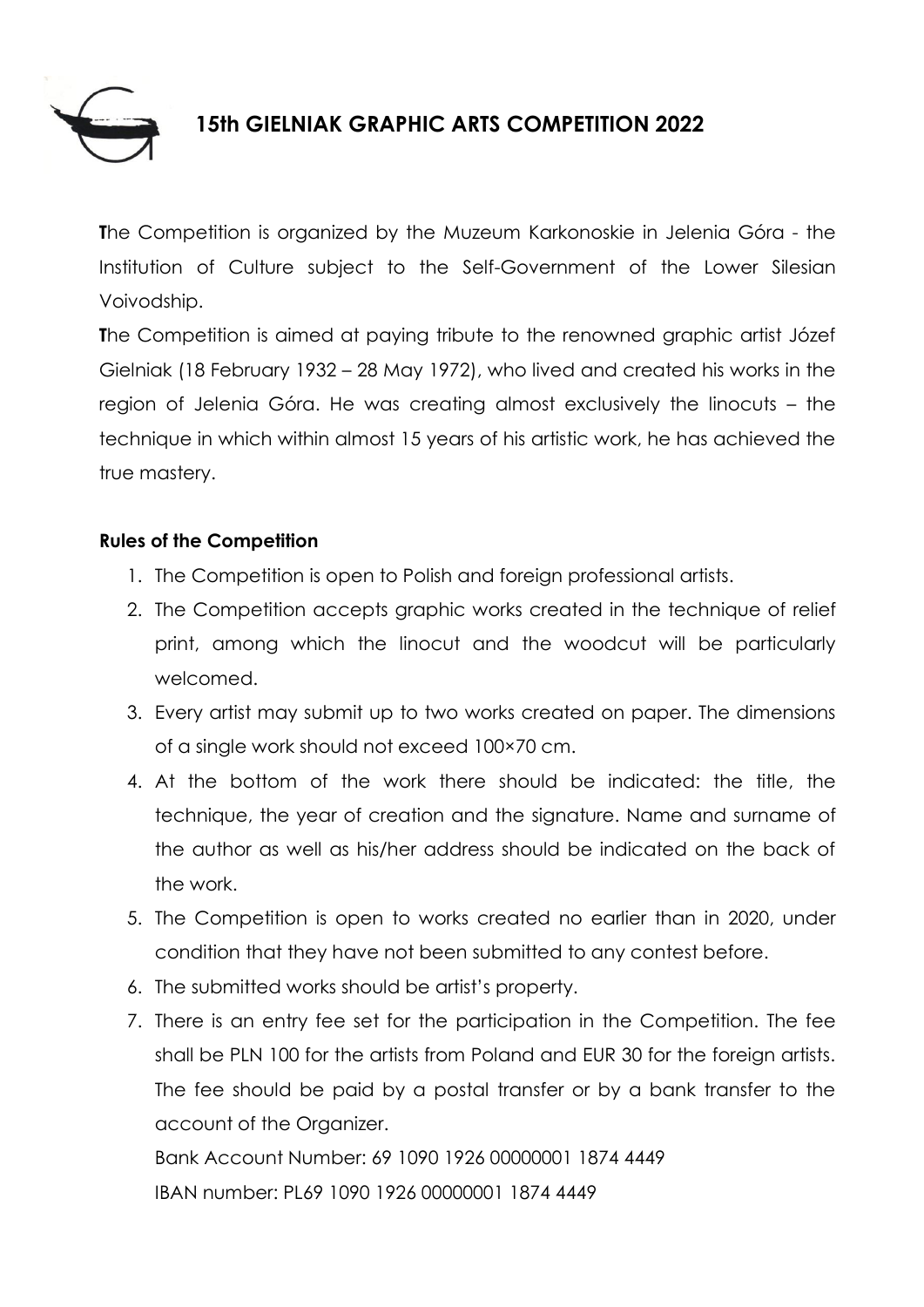SWIFT code for international bank transfers: WBKPPLPP

Title of transfer: "Gielniak Competition, name and surname of the participant"

The fee can also by paid by cash in the office of the Organizer.

The Organizer will accept neither money sent in letters or parcels nor cheques, the submission of which will be considered as the lack of payment.

The lack of payment of the entry fee for the participation in the Competition will imply the non-admission to the Competition. Moreover, it will result in the transfer of the submitted works to the Organizer who shall become their owner.

- 8. The works submitted to the Competition shall not be framed.
- 9. The submitted works should be packed in a way that would exclude any damage. Every package should be labeled with information on the quantity of works that it contains. The consignment shall contain:
	- SUMBISSION FORM, completed legibly
	- the confirmation of the payment
	- a CD with the copies of the works (a scan, a photography of good quality, a file saved in TIFF format, the minimal resolution 300dpi). The file should be entitled in a following way: surname name title of the work. It is also possible to send files to e-mail address: sztuka@muzeumkarkonoskie.pl

The Organizer will not assume responsibility for any potential damage, destruction or loss of the works taking place before their submission to the Office of the Competition.

If the submitted works would not stick to the Rules of the Competition, or in case of the non-admission to the Competition, the artists shall not be refunded any fees.

The consignments sent from abroad should be labeled with the following formula: ARTWORK FOR CULTURAL PURPOSES ONLY. NOT FOR COMMERCIAL USE. NO COMMERCIAL VALUE.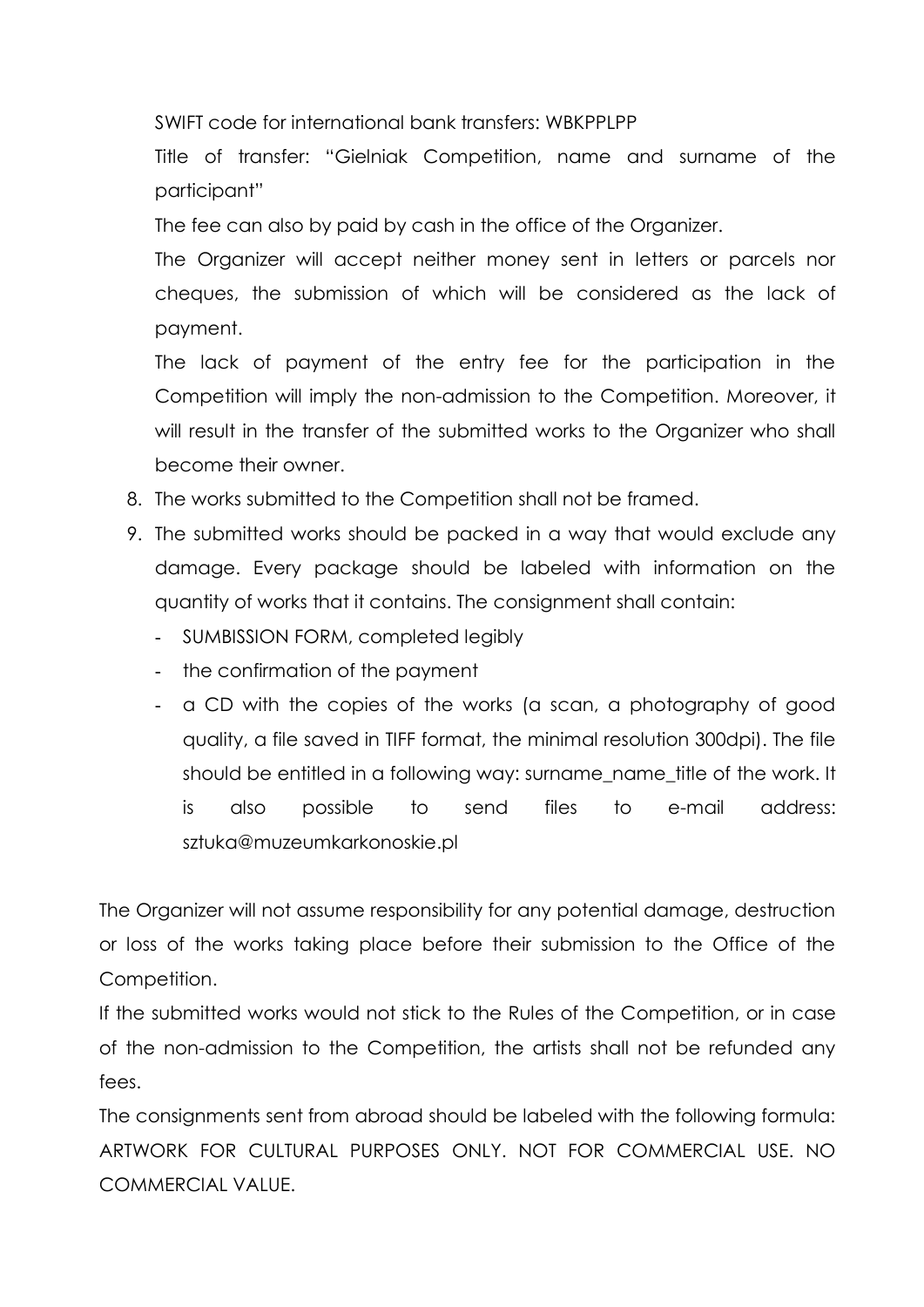## **Awards and Distinctions**

- 1. Among the works fulfilling the conditions of the Competition, the Jury consisting of artists and art critics will choose the prize winners and the works that shall be presented on the post-competition exhibition.
- 2. The Jury will award the following prizes and distinctions:
	- Grand Prix
	- three Runner-up Prizes
	- five Distinctions
- 3. The Jury may decide that the Awards and Distinctions would be distributed in a different manner. The decisions of the Jury are final and would not be subject to revocation.
- 4. The award-winning and distinguished works shall become the property of the organizer and will be included in the collection of the contemporary graphic art at the Muzeum Karkonoskie in Jelenia Góra, thus the authors of the above mentioned works transfer property rights to the Organizer.
- 5. The post-competition exhibition will be accompanied by a catalogue and each participant of the Competition shall receive a free copy.

## **Deadlines and Addresses**

1. The works should be submitted by 14th November 2022 to the following address:

Graphic Competition Muzeum Karkonoskie in Jelenia Góra ul. Jana Matejki 28 58-500 Jelenia Góra Poland

- 2. The session of the Jury will take place no sooner than 7 days and no later than 30 days from the closing date of the Competition.
- 3. Information on the results of the competition, as well as the dates of the award ceremony and the post-competition exhibition will be published on the website [www.muzeumkarkonoskie.pl.](http://www.muzeumkarkonoskie.pl/) Additionally, the participants and the award-winners will be informed by mail or by e-mail.